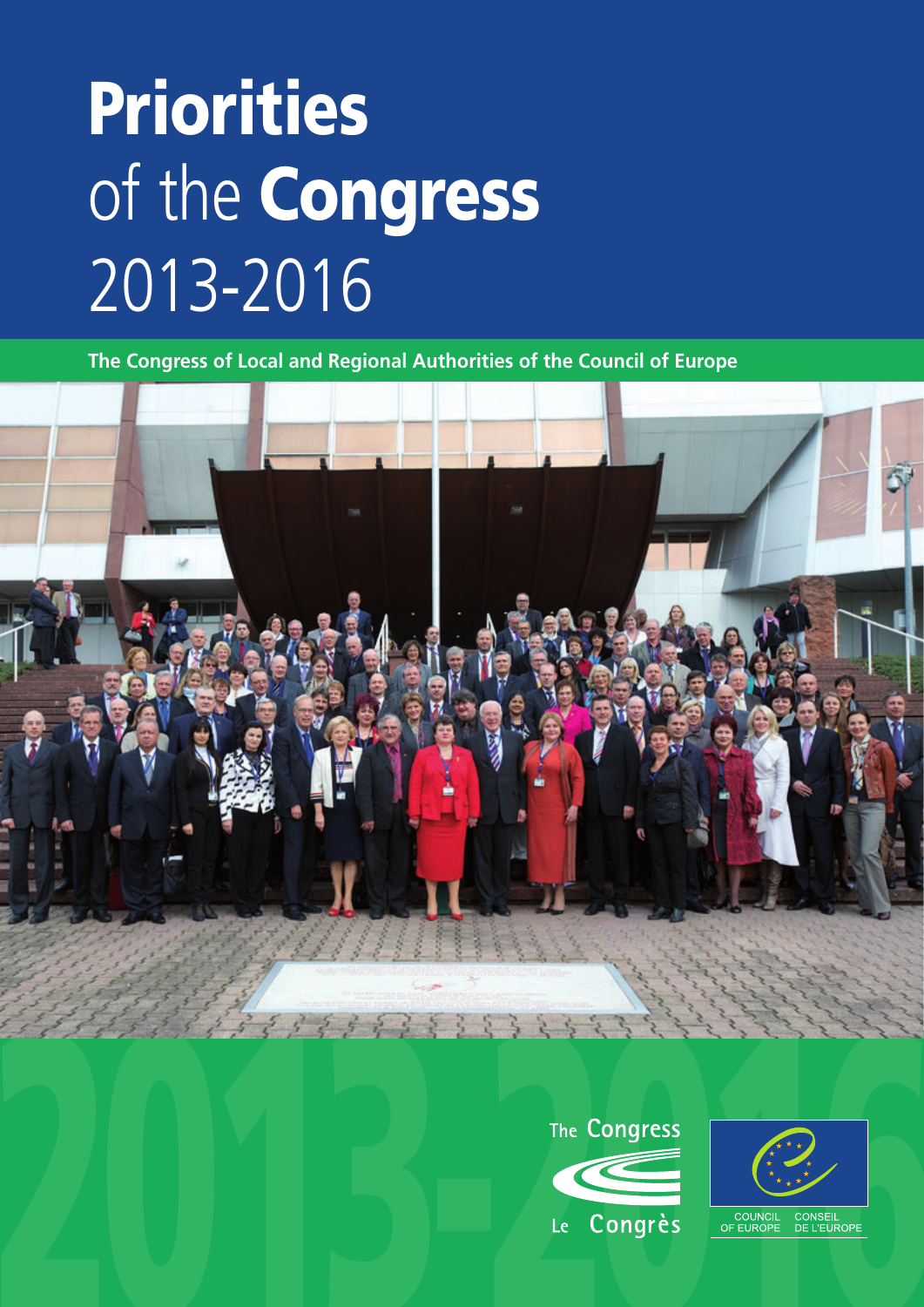### Table of Contents

| <b>FOREWORD</b> |  |  |
|-----------------|--|--|
|                 |  |  |

|--|--|--|--|

#### **CONTRIBUTIONS BY THE PRESIDENTS OF THE CONGRESS CHAMBERS**

| Jean-Claude Frécon, |  |
|---------------------|--|
|                     |  |
|                     |  |
| Natalya Romanova,   |  |
|                     |  |

### **CONGRESS PRIORITIES 2013 – 2016**

| 1. Raising the quality of local and regional democracy and human rights in Europe  8 |  |
|--------------------------------------------------------------------------------------|--|
|                                                                                      |  |
|                                                                                      |  |

Publication: January 2013 – Editing: The Congress of Local and Regional Authorities of the Council of Europe – Graphic Design: SPDP Council of Europe – Photos: Council of Europe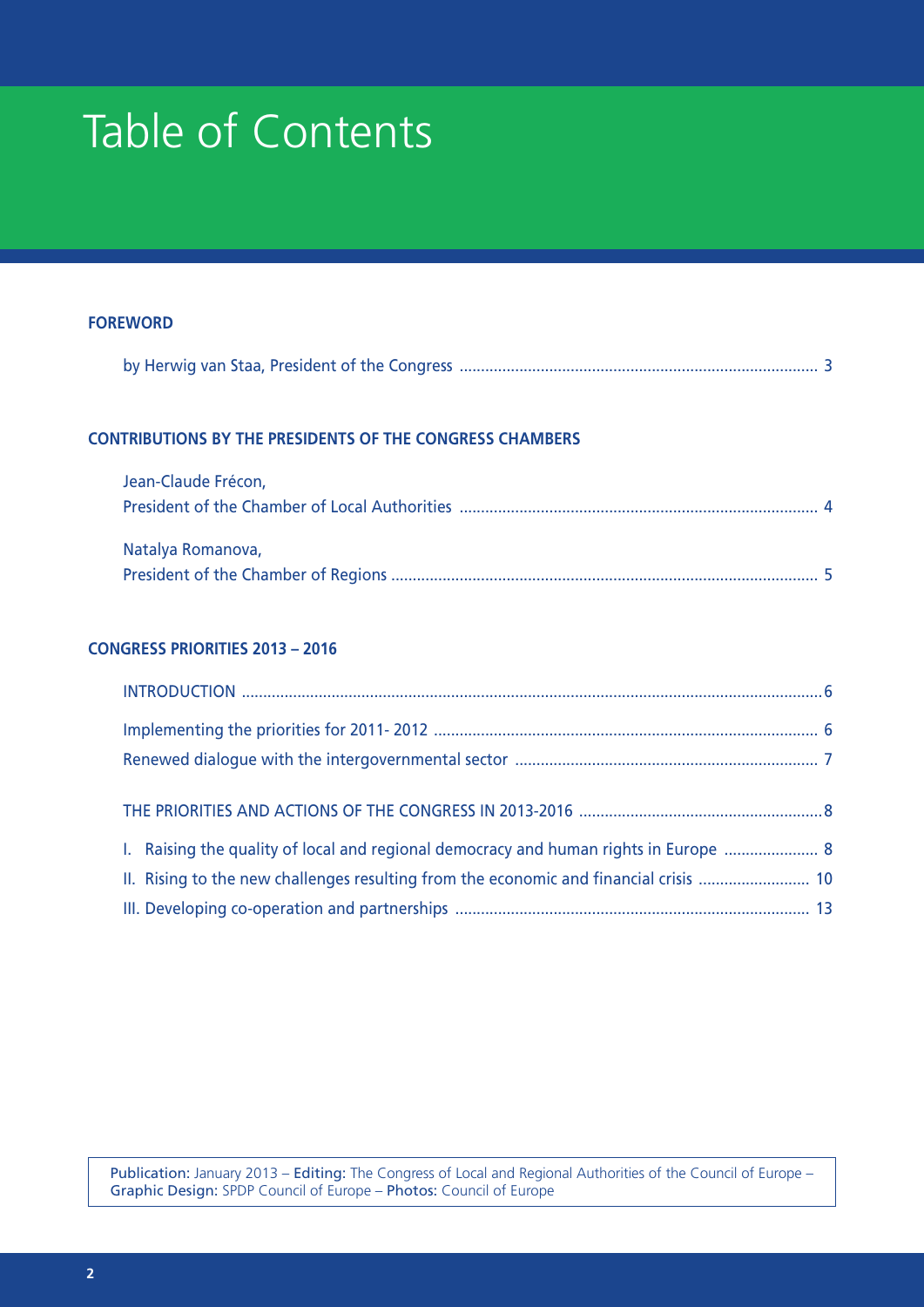### Foreword by Herwig van Staa, President of the Congress

![](_page_2_Picture_1.jpeg)

**Herwig van Staa,**  *President of the Congress of Local and Regional Authorities of the Council of Europe*

The 23rd Session of the Congress in October<br>2012 saw not only the renewal of the<br>Congress membership for a longer term of<br>four years and the election of the new Congress lea-2012 saw not only the renewal of the Congress membership for a longer term of four years and the election of the new Congress leadership, but also the adoption of its priorities for 2013-2016.

These new priorities will serve to ensure maximum contribution to the Council of Europe's core objectives of promoting democracy, human rights and the rule of law. They are grouped into three key fields of action:

- raising the quality of local and regional democracy and governance, human rights and the rule of law in Council of Europe member states;
- addressing the problems faced by cities and regions because of the economic and financial crisis which represents currently – and will continue to represent in the next years - the main challenges to them;
- and developing the operational capacity of the Congress, through partnerships and cooperation, to achieve concrete results in the field.

These three lines of action will have as a common goal the strengthening of the capacity of cities and regions, the promotion of good governance and ethics, the fostering of greater respect of fundamental rights, the fight against discrimination and intolerance and helping to build citizen's participation in the democratic process.

Building on the results of the Congress' reform and its implementation stage in 2010-2012, which was focused on retargeting its priorities and adapting its structures and working methods, the next four years will be geared towards consolidating and expanding further the operational capacity of the Congress, in addition to its statutory role.

We will continue our monitoring of the European Charter of Local Self-Government, observation of local and regional elections as well as our thematic activities, and will make sure that they lead to a concrete follow-up action. In order to strengthen solidarity among the components of a sovereign state – which is of utmost importance particularly in times of crisis – we will undertake efforts to promote the Reference Framework for Regional Democracy. Our ambition today is to translate the results of these activities – our assessments, recommendations and proposals – into concrete operations on the ground in member states, targeting specific problems and bringing about improvement of the situation.

We will be developing this operational capacity of the Congress in close co-operation and dialogue with our partners within the Council of Europe – the Committee of Ministers and the intergovernmental sector, the Parliamentary Assembly, the Commissioner for Human Rights – be it through Council of Europe Action Plans, transversal thematic projects, or bilateral co-operation programmes with member states as part of the post-monitoring process. We will also be strengthening our partnerships outside the Council of Europe to achieve these objectives.

As President, I will remain committed to pursuing the reform which I see as a permanent process, and to work in this spirit to realise my vision of the Congress – Congress as a reliable and operational partner of other sectors of this Organisation in enhancing the local and regional dimension of the Council of Europe work, and in helping these sectors to accomplish their objectives at local and regional  $level.$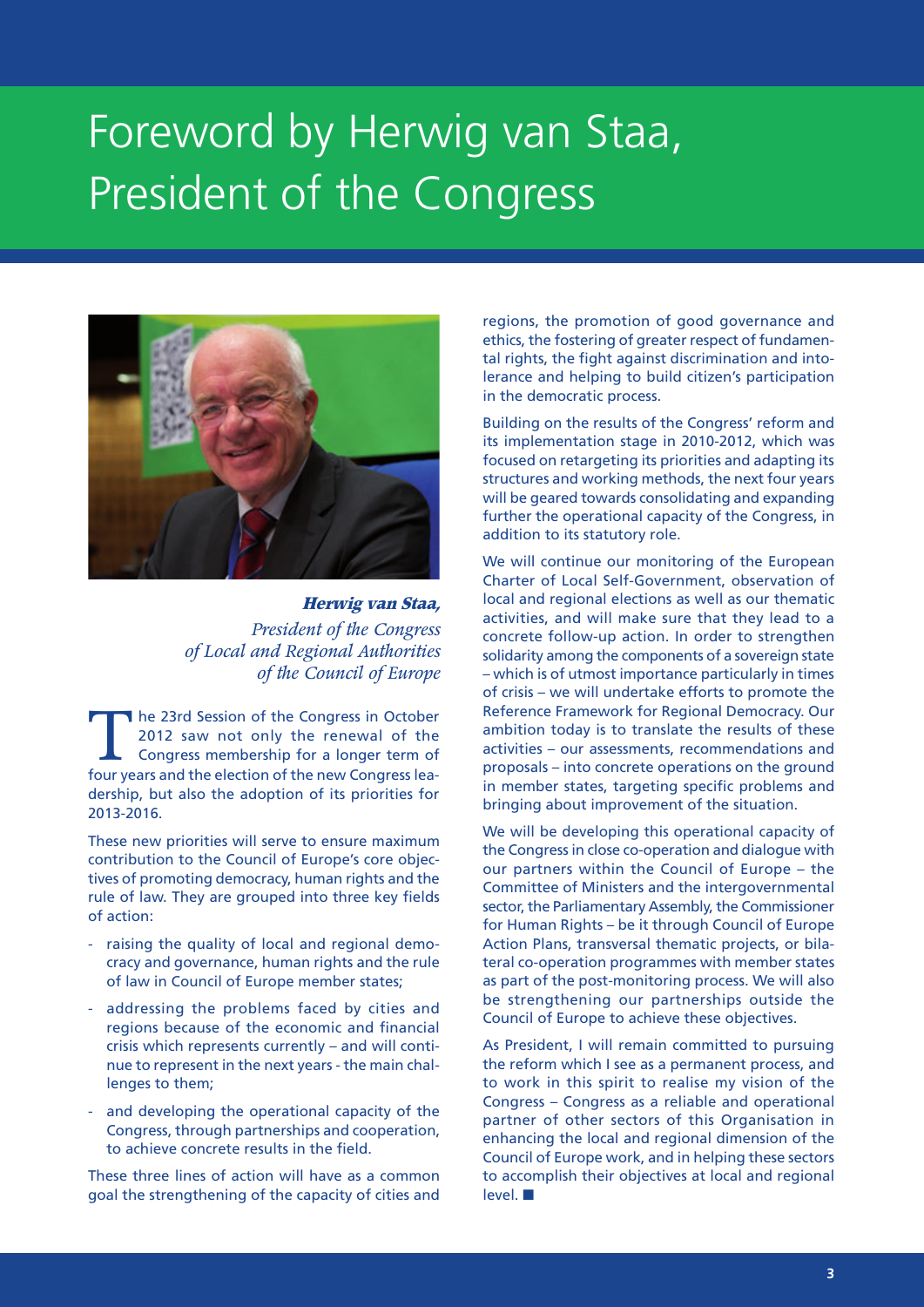### Contributions by the Presidents of the Congress Chambers

![](_page_3_Picture_1.jpeg)

**Jean-Claude Frécon,**  *President of the Chamber of Local Authorities*

The new Congress priorities continue the ambi-<br>tious task that we have set ourselves to refo-<br>cus our activities. Two years ago, I set out my tious task that we have set ourselves to refocus our activities. Two years ago, I set out my vision of achieving 100% of the European Charter of Local Self-Government across 100% of the European territory. Two years on, I am pleased to say that we are moving resolutely in the right direction. Many states have decided to lift some of the reservations which they had made. I see in this the influence of the political dialogue that we hold with governments, particularly when we are carrying out our monitoring work; it is during our visits that we systematically encourage states to reconsider the validity of their reservations.

We have now started a process and a dialogue with the two states that have yet to sign the Charter, which are examining, in a very positive spirit, the possibility of signing it. I have high hopes that I shall be able to report in two years' time that it has been done, that at last all the Council of Europe's member states have, through the Charter, joined the great family of European local democracy.

Looking beyond this programme, the future outlook gives particular cause for concern. I am thinking of what may lie ahead in the context of the economic and financial crisis that is affecting us, and affecting first and foremost our authorities. This crisis is now affecting our authorities, our ability to perform the functions which are ours: providing our citizens with the services to which they are entitled. This crisis is penetrating the deepest fibres of our authorities' social fabric and is exacerbating tensions, processes of rejection and xenophobia. But it is also affecting the confidence which citizens have in their elected representatives.

We must take care to prevent the political class from falling into such disrepute in our own political landscape, that our citizens do not become permanently disinterested in politics and do everything within our power to ensure that our democracy remains vibrant, with committed citizens, aware of their responsibilities, persuaded that they should play their part in municipal affairs.

We are living through difficult times, but we should not despair of this situation, which, quite the contrary, provides us with incentives to get truly involved again. The Chamber and the Congress as a whole have a decisive role to play in getting people involved. This is the view that I take of our institution and of my term of office, and I shall ensure that the Chamber makes a strong contribution in this respect.  $\blacksquare$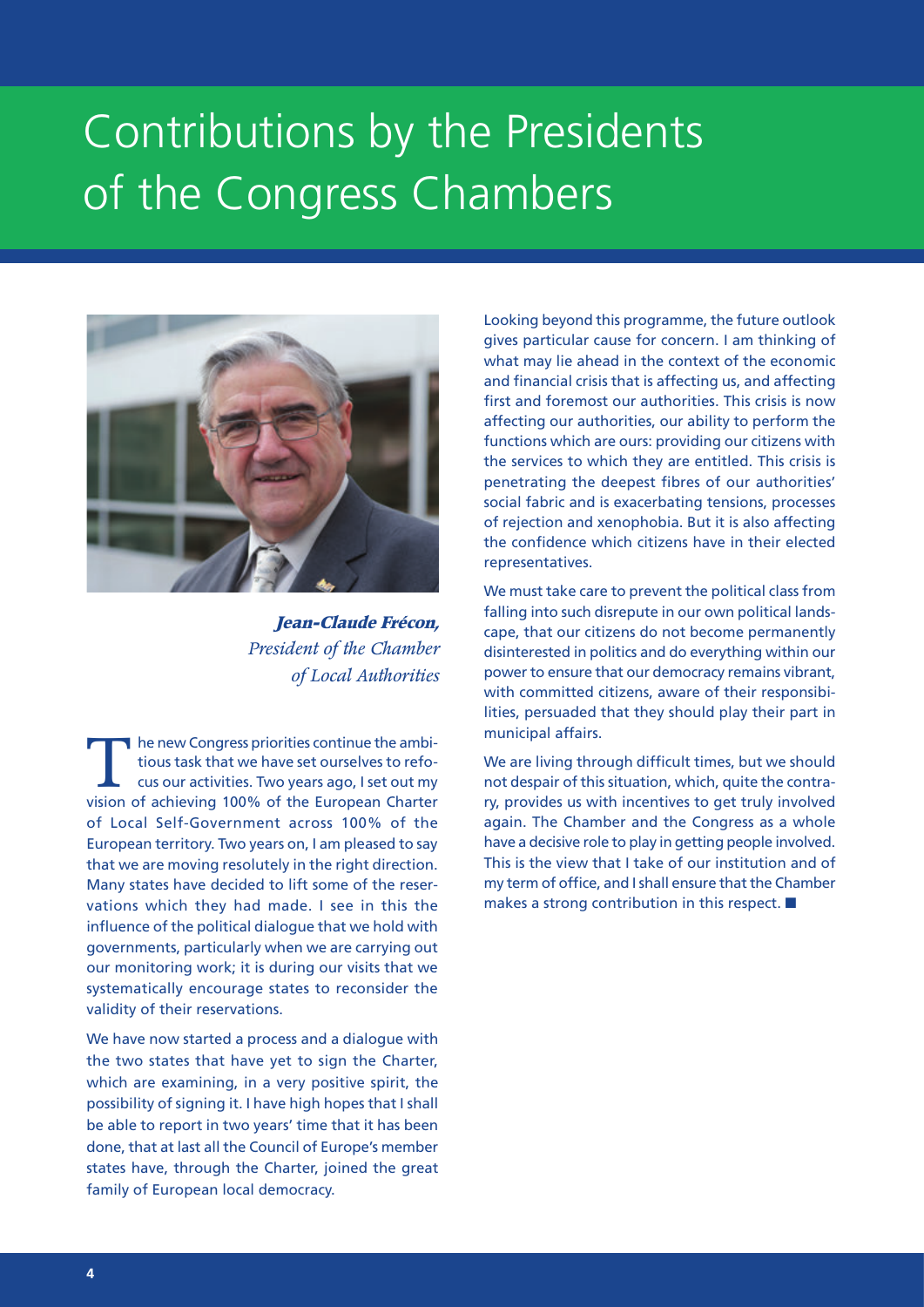![](_page_4_Picture_0.jpeg)

**Natalya Romanova***, President of the Chamber of Regions*

The Chamber of Regions will implement the Congress' priorities in full respect of the principle of subsidiarity, which is fundamental for maximising citizens' democratic participation. By doing so, the Chamber will contribute to fulfil the aims of the Council of Europe, in close co-operation with all relevant partners and in line with the policy developments and trends of our societies.

The main goal of the Council of Europe is to promote democracy and human rights throughout the continent. Regions have an important role to play in this respect, including fostering synergies between local, national and European authorities. They are major actors at political, economic, social and cultural level, and must be recognized as such. They can - and indeed should - contribute to the implementation of Council of Europe standards within its member states.

Regional democracy and regionalisation is a major political issue in today's Europe. A comprehensive analysis of the current trends of regionalisation in Europe will be carried out, building on the experience gained by the Congress through its monitoring activities. This is of particular importance, at a moment where claims for strengthened regional autonomy, and in some cases secession, are made in a number of European countries.

We shall ensure that the "Reference Framework for Regional Democracy", endorsed by the Committee of Ministers of the Council of Europe, will continue to guide the Governments that are engaged in a process of regionalisation or reform of their regional structures. We shall also endeavour to value regions with legislative powers by promoting their role within the Council of Europe decision-making process and intergovernmental bodies.

In a context of financial crisis, regions have to face the double challenge of fulfilling their role of supporting local economies, and allowing the states to respect the stability engagements taken at European level. Regions are more and more responsible for managing public funds and investing in the future. They have to demonstrate that they can do so with accuracy, transparency and in full respect of laws and ethical values. Good governance is hence of paramount importance, and so is the prevention of – and the fight against - corruption.

Specific co-operation projects between regions should be encouraged all over Europe, and crossborder co-operation should be promoted. For this, the Chamber of Regions will work in close co-operation with the European Union, in particular with the Committee of the Regions, and with the organisations and associations representing regions and regional assemblies at European level.

To tackle these challenges the Chamber needs the support and the participation of the Congress's members and of the citizens they represent. Efforts will therefore be made to promote active participation of citizens in regional elections, and to make full use of the potential that the Chamber offers to the regions it represents.  $\blacksquare$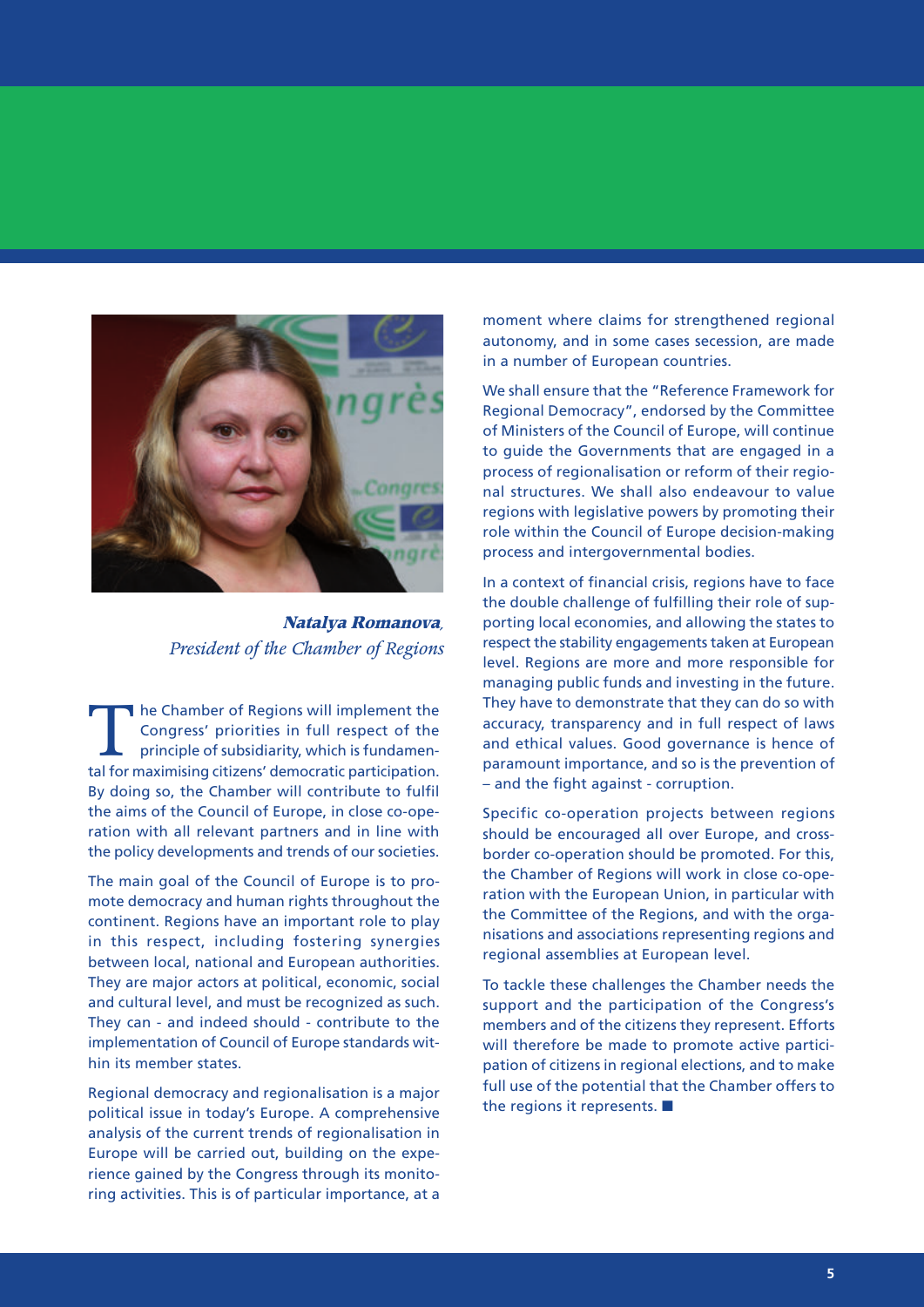*The Congress of Local and Regional Authorities of the Council of Europe, on 16 October 2012 during its 23rd Session held in Strasbourg (France), adopted its priorities for the period 2013-2016. Congress activities will centre mainly on three major objectives:*

- *Raising the quality of local and regional democracy and human rights in Europe;*
- *Rising to the new challenges resulting from the economic and financial crisis;*
- *Developing co-operation and partnerships.*

#### **INTRODUCTION**

- 1. The Congress is the Council of Europe's assembly of local and regional representatives. It speaks on behalf of over 200 000 local and regional authorities and ensures the participation of their elected representatives and the citizens in building a Europe that respects democracy, the rule of law and human rights.
- 2. To adapt to the new challenges raised by the profound changes taking place in Europe, where there is not only an unprecedented economic crisis but also much questioning with regard to what it means to be European, the Congress has since 2009 been reconsidering its goals, its activities and its working methods, and this has led to a far-reaching reform of its Charter and its Statutory Resolution as well as its rules of procedures and secretariat.
- 3. By refocusing on its new priorities, putting new political and administrative structures in place and adopting an operational approach geared towards practical results, the Congress has established itself as a key partner for the issues concerning local and regional democracy within the Council of Europe.
- 4. At the same time, the Council of Europe has embarked on a more general reform, which has allowed the Congress to strengthen cooperation with the various institutional partners and

improve dialogue with the Member States. The Congress will rise to the challenge of reaching the local and regional levels of government through its recommendations through a continuous follow-up and communication strategy with the national local and regional associations whose work is crucial for reaching the elected representatives.

5. These new orientations have triggered cooperation also with partners such as the European Union and authorities of countries of the neighbourhood policy.

#### **Implementing the priorities for 2011- 2012**

- 6. The Congress focused on developing and promoting local and regional democracy and gave the monitoring process a fresh impetus – monitoring visits became more frequent, regular and systematic and more open to political dialogue on the ground with the States concerned. Follow-up to reports was given special attention to ensure impact of the Recommendations and Resolutions.
- 7. The election observation programme was expanded – observation exercises were extended to cover the entire electoral process and an election observation training programme was carried out.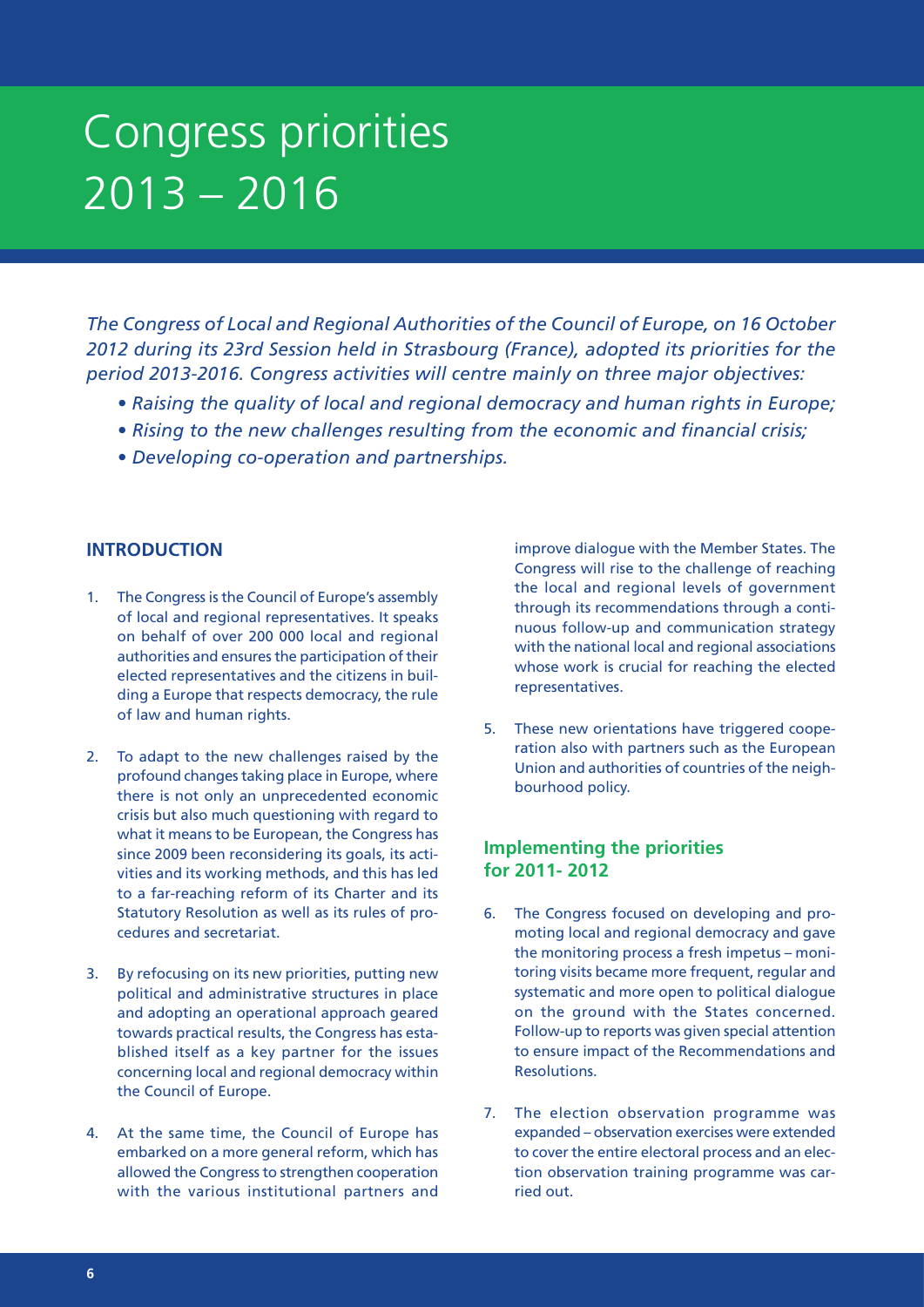- 8. Cooperation and partnership activities were also expanded, in particular to provide practical responses to the problems identified during monitoring and election observation activities. To this end, relations with the other institutional partners – Committee of Ministers, Parliamentary Assembly, Commissioner for Human Rights and Venice Commission – and the Council's operational directorates were stepped up.
- 9. The Committee of Ministers lent its support to these developments and invited its rapporteur groups to engage in dialogue with the Congress whenever their work could benefit from Congress input.
- 10. Local and regional elected representatives have a major responsibility in terms of safeguarding the fundamental rights of their citizens and their participation in the democratic process. The Congress encouraged its members to protect the most vulnerable groups and to promote greater citizen participation in local and regional life.
- 11. It contributed actively to the Council of Europe campaigns to combat sexual abuse of children and stop violence against women and to the neighbourhood policy conducted with the countries of the Southern Mediterranean in particular. It stepped up partnerships and cooperation agreements and contributed actively to the work of other institutions, while taking care to perform its role in a complementary manner that ensured added value.
- 12. Building the capacity of towns, cities and regions, promoting good governance and ethics, implementing effective integration policies and helping to establish mutual understanding at the grassroots were the aims which the Congress pursued throughout the programme and which it will continue to pursue in the years ahead.

### **Renewed dialogue with the intergovernmental sector**

- 13. The report by Manuel Chaves, former Spanish Minister for Territorial Policy and Public Administration, on multi-level governance at the Council of Europe was adopted unanimously at the Conference of Ministers responsible for Local and Regional Government in Kyiv in November 2011. It underlines the key role of the European Charter of Local Self-Government for all Council of Europe activities in this field and stresses that monitoring the Charter is part of the Congress' statutory mandate.
- 14. It also highlights the need to strengthen stable political relations between the Ministerial Conference and the Congress.
- 15. The Chaves report recommends that an Agenda in common be prepared, in a process also involving the Parliamentary Assembly and NGOs, in areas of common interest such as monitoring the impact of the financial and economic crisis on local and regional government, strengthening citizens' democratic participation, developing the concept of multi-level governance, promoting human rights at local and regional level and transfrontier cooperation.
- 16. The report has been fully endorsed by the Congress who has urged its partners to implement an Agenda in common and will make sure that the thematic proposals are central to its priorities for the coming years.
- 17. The priorities and actions described in this document could thus help to identify the future elements of the Agenda in common.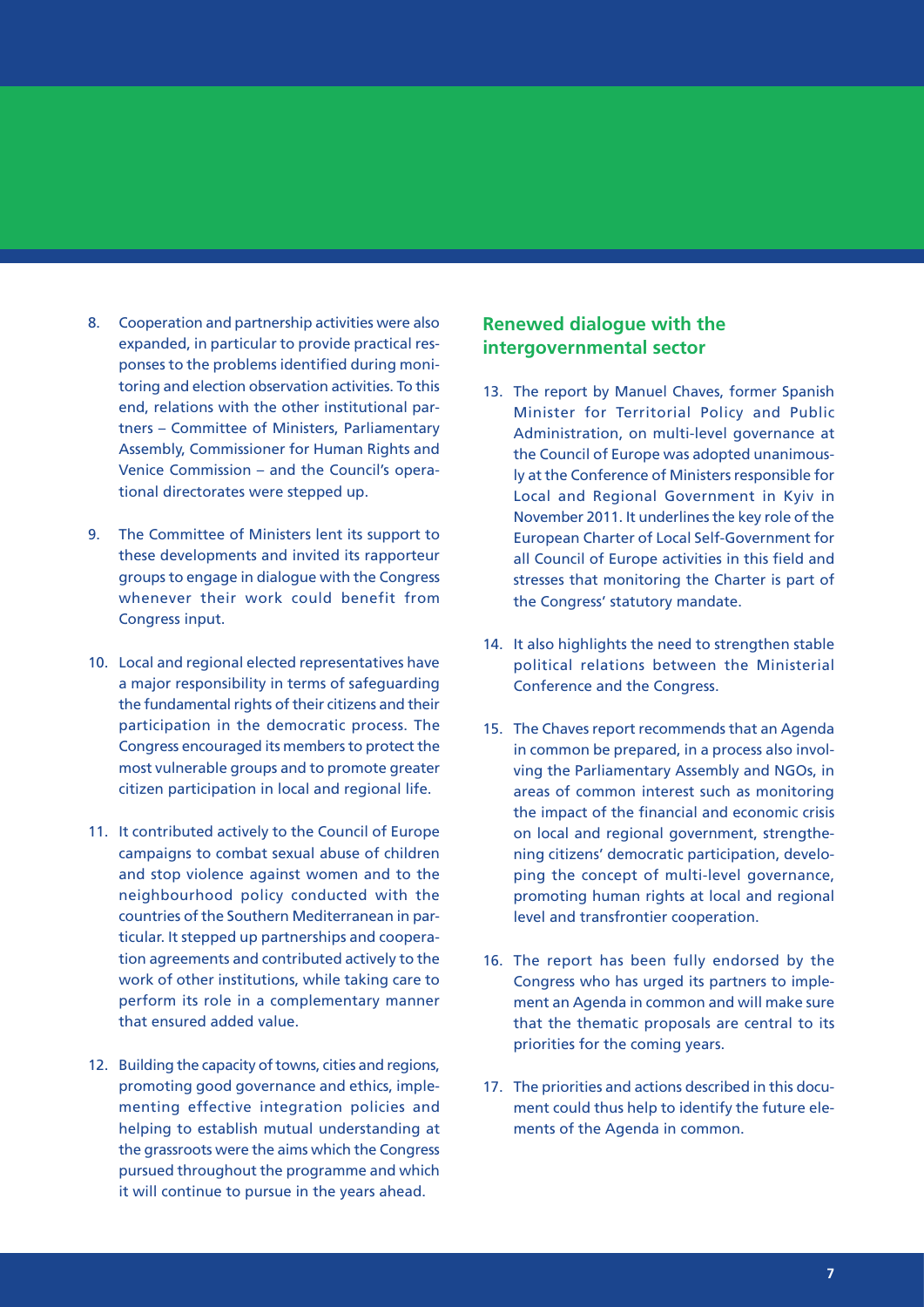### **THE PRIORITIES AND ACTIONS OF THE CONGRESS IN 2013-2016**

- 18. From 2013 to 2016, Congress activities will be based on three major objectives:
	- Raising the quality of local and regional democracy and human rights in Europe
	- Helping local authorities to rise to the new challenges resulting from the economic and financial crisis
	- Developing cooperation and partnerships..
- 19. These activities will be regularly assessed and adjusted, in line with the priorities of the Council of Europe and on the basis of consultation with all the Congress' partners.

### **I. Raising the quality of local and regional democracy and human rights in Europe**

- 20. Under its statutory competencies, the Congress has the role of improving the standard of local and regional democracy in the Member States. In the course of its reform in 2010 and 2011, the Congress has adopted a series of measures aimed at adopting a more operational, more concrete and more result-oriented approach. It has in particular started to recenter its action on more comprehensive and higher-quality monitoring of local and regional democracy, notably by reinforcing its dialogue with the governments.
- 21. It has better structured and codified the observation of local and regional elections and has undertaken a better follow-up of its recommendations. It has also introduced the local and regional dimension of human rights as a new priority.
- 22. These new orientations will stay at the heart of its mission and at the centre of its activities in

the coming years and when it will have to make strategic choices.

- a) Monitoring local and regional democracy
- 23. In the firm belief that the first response in times of crisis should be to strengthen democracy, in particular at local and regional level, the Congress will continue to ensure that the European Charter of Local Self-Government and the Reference Framework for Regional Democracy have a lasting and practical impact.
- 24. The principle of subsidiarity, which is a key element of the Charter and the Reference Framework, is of even greater importance in times of crisis. The Congress will thus pay attention to the consultation and dialogue established with national associations of local and regional authorities both by national governments and by international bodies, including the Congress itself. It will also foster exchanges between the national associations and contribute to enabling participation of local and regional authorities in the drawing up of national policies and international programmes.
- 25. In particular, the Congress will continue to improve its monitoring of local and regional democracy and to examine the problems encountered. The aim is to regularly monitor States and identify common problems, innovative activities and new solutions which could help States to frame local and regional democracy policies. Indeed, the Congress aims not only to identify problems but also to seek concrete solutions together with the States concerned. Developing good practices by comparing and learning from each other is both a money-saving solution in this context of limited resources and a means of taking into account past and current experiences.
- 26. To this end, the Congress will devise transnational procedures for evaluating its monitoring so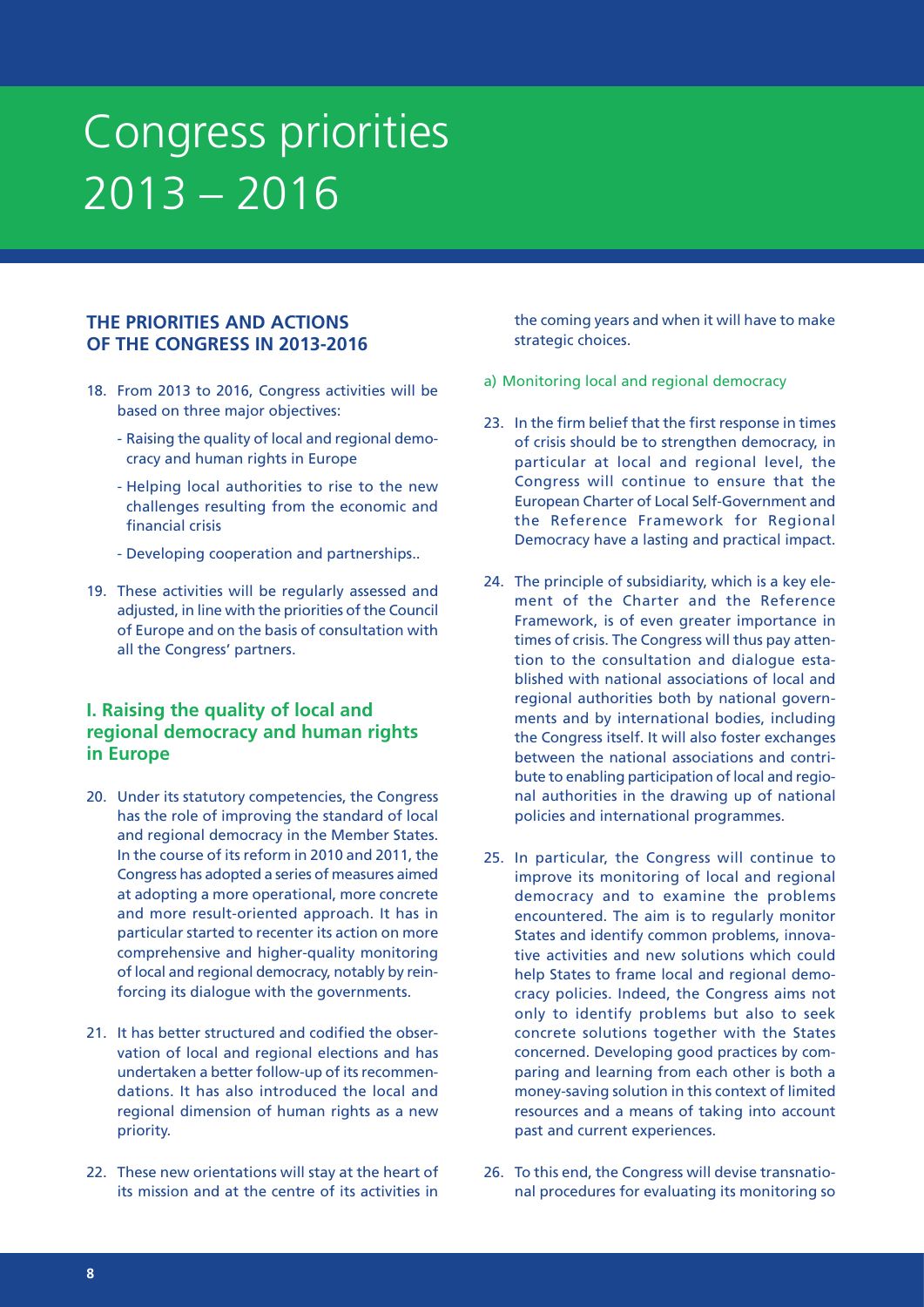as to identify problems which are common to or recur in several States. This will enable it to submit conclusions to the Committee of Ministers and propose cross-sectoral and/or thematic activities involving other Council of Europe entities.

- 27. It will also continue to urge member States to lift their reservations to the Charter of Local Self-Government when they are no longer necessary. It will encourage States to assess their national situations so that they can identify any remaining obstacles to full accession to the Charter and will offer to help them in seeking practical solutions. It will develop specific activities to this end (see Chapter III).
- 28. For the Congress, the idea is to turn the Council of Europe Member States into a unified "100% Charter" area where the Charter is observed and applied without discrimination and where local and regional self-government is exercised in an optimal manner with appropriate citizens' participation.
- 29. In order to continue to improve the quality of its monitoring work, the Congress will organise specific and regular training sessions for members who take part in its monitoring visits as rapporteurs.
- 30. Post-monitoring activities will henceforth be an important part of the Congress arsenal to make a concrete impact on local democracy. To ensure that its recommendations are implemented, the Congress will follow-up developments in Member States between monitoring visits, update its information and invite national authorities to give feedback.

b) Promoting Human Rights at local and regional level

31. With the aid of institutional partners within the Council of Europe – Commissioner for Human Rights, Committee of Ministers and its Steering

Committee on Human Rights (CDDH) – and outside – European Union Fundamental Rights Agency – the Congress will also seek to promote human rights at local and regional level.

- 32. Due to the close relationship between citizens and their elected representatives, local and regional bodies are best placed to identify problems which arise and take action to solve them. Local authorities' responsibilities continue to increase along with their decision-making powers. Their awareness of relevant human rights issues and discrimination issues (such as gender parity, rights of the LGBT, disabled persons etc.) is therefore crucial. When, for example, mayors take decisions on events that may raise issues of public order, they may enter into conflict with fundamental liberties such as the freedom of expression and the right of assembly. The Congress has put on its agenda the task of raising awareness on human rights among elected representatives in Member States and, with this in mind, it is developing tools such as indicators for data collection and analysis.
- 33. An information note on human rights and local authorities is henceforth appended to each country monitoring report. It is also intended to prepare five-yearly reports based on a comparative analysis of the situation in the Member States in order to pinpoint common and recurrent issues, which can then be the subject of awareness-raising campaigns through events such as the European Local Democracy Week.
- 34. The Congress will convene an international conference on raising local authorities' awareness of human rights, in order to debate questions relating to the implementation of human rights at local level and to propose a Congress action plan on this issue.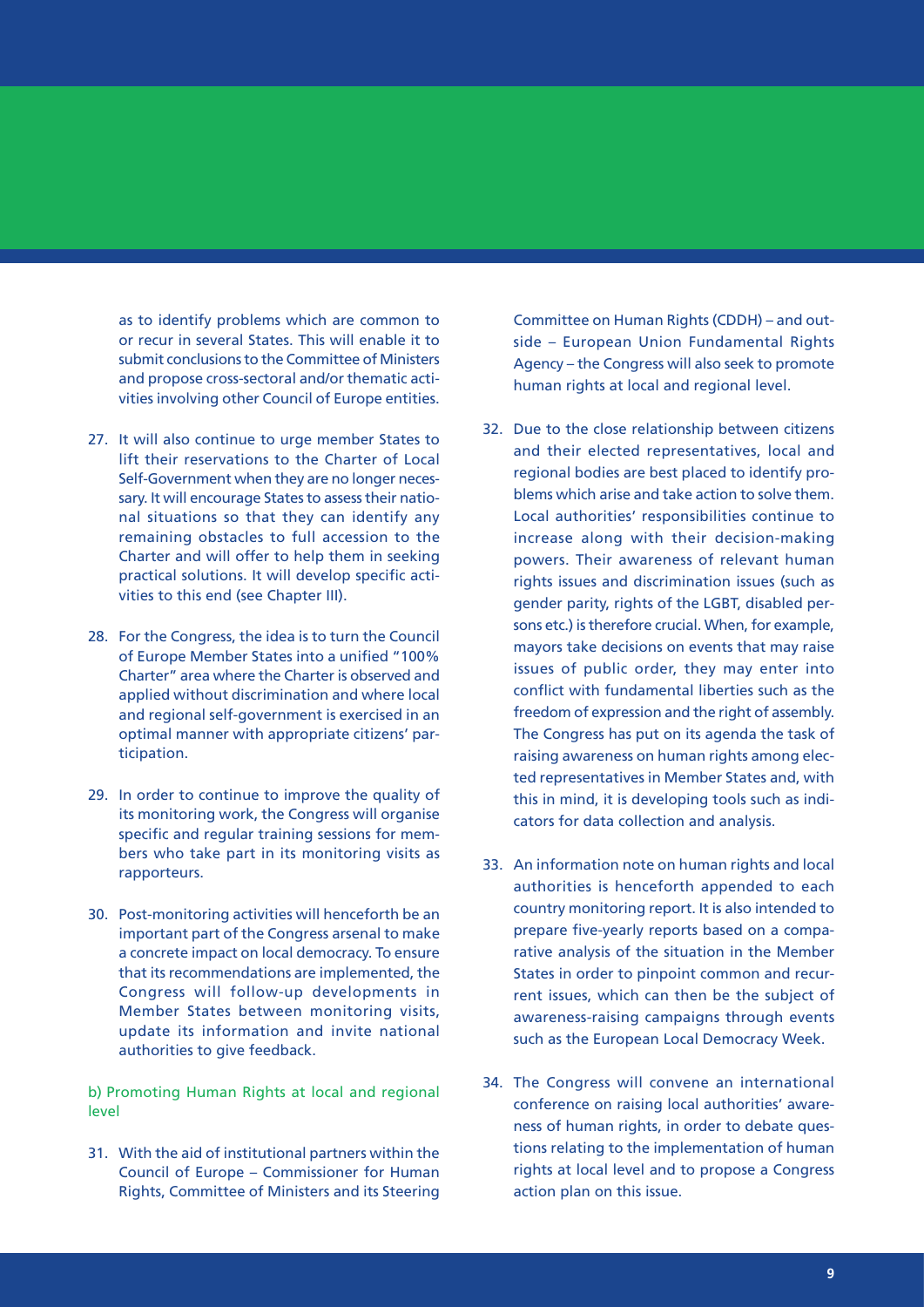#### c) Observing local elections

- 35. From 2013 to 2016, the scope of election observation exercises will be extended so as to make the Council of Europe's Member States a zone of free and fair local elections. To this end, the Congress will step up cooperation with its institutional partners within the Organisation, in particular the Venice Commission and the Parliamentary Assembly, and outside, in particular the EU Committee of the Regions, so that the activities are conducted in a concerted, complementary manner, thereby avoiding duplication of effort.
- 36. Implementation of the recommendations made following observation exercises will also be more closely monitored, both by systematically taking account of their conclusions in the monitoring of local and regional democracy and by means of increased dialogue with the Committee of Ministers and the Member States.
- 37. To make election observation more effective, the Congress will develop its observation training programme. These training courses may concern specific aspects of election observation.
- d) Fostering citizen participation
- 38. The quality of democracy also depends on the trust that citizens place in their institutions and on their participation in the democratic process. As local authorities are closest to the grassroots, they are best placed to take positive action and encourage participatory democracy.
- 39. The involvement of citizens and the development of dialogue with their elected representatives are vital at all levels of governance. This dialogue must include all local residents without exception, in particular groups which currently feel excluded – young people, migrants, foreign nationals, minorities, Roma, etc.,- in the best

interests of both the majority and the minority of the population.

- 40. The Congress, with the help of various partners and civil society, intends to contribute to the development of local and regional initiatives for increased participation of all citizens. In this context, it will continue to promote the European Local Democracy Week which makes citizens aware of the importance of participatory democracy in a growing number of towns and regions across Europe. It will step up the involvement of towns and associations and foster interaction with other programmes, such as the European Union "A Europe for Citizens" programme.
- 41. The action taken by the Congress will also facilitate intercultural/interreligious dialogue at local level and make it easier for municipalities to devise intercultural policies. To develop active citizenship, the Congress will support education for democratic citizenship activities and human rights education.

### **II. Rising to the new challenges resulting from the economic and financial crisis**

42. The Congress' adjustment to changes has taken place in a European context which, since 2008, has been characterised by a particularly serious economic and financial crisis. The debt crisis which is affecting most European countries, toxic loans and budget austerity policies all also have consequences for local and regional authorities. In particular, they lead to budgetary choices which may affect local and regional authorities' ability to discharge their remit. The greatest threat concerns social budgets and assistance to the most vulnerable groups.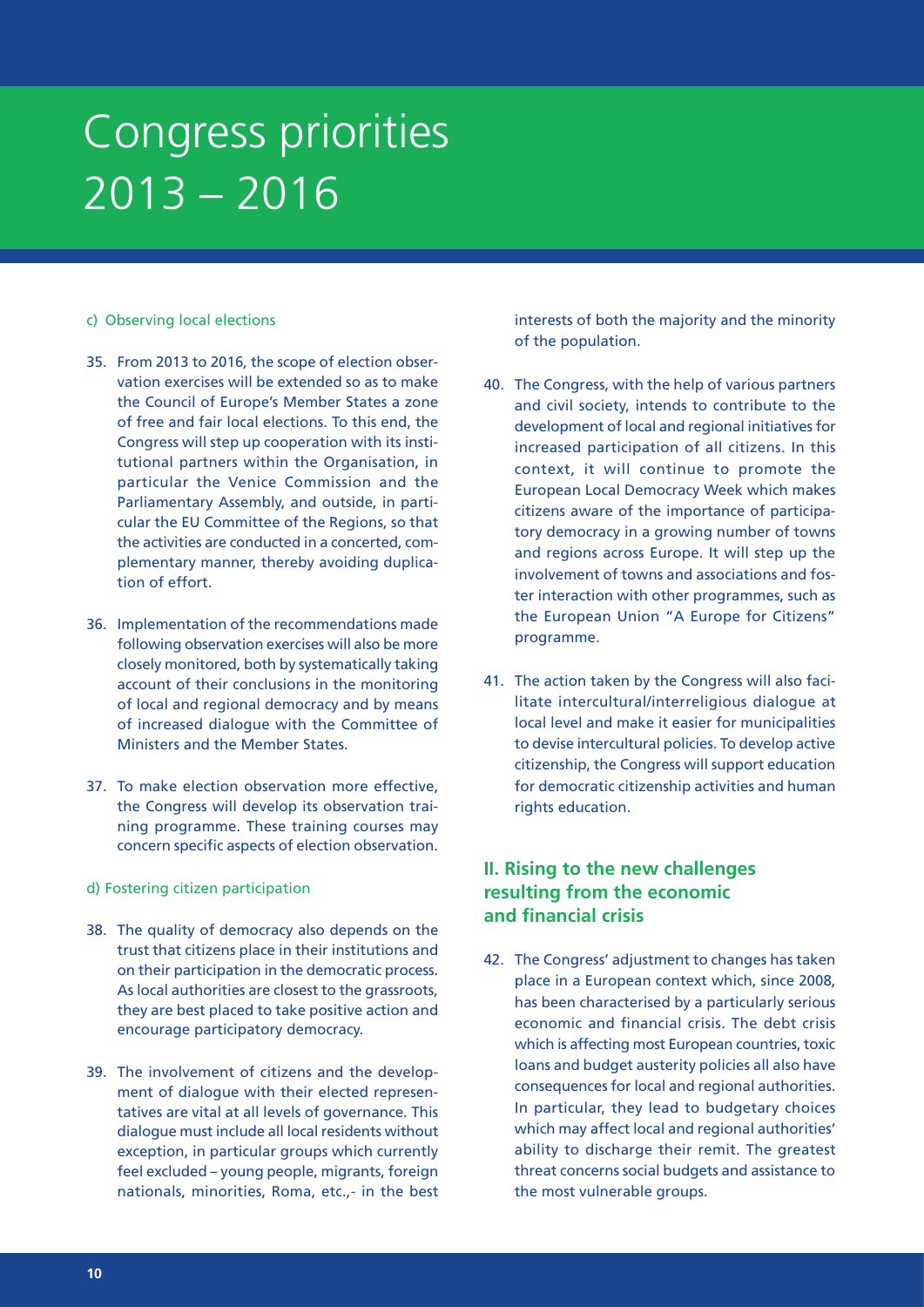- 43. The crisis is accompanied by other challenges mistrust towards political leaders, increasing voter abstention, disaffection with public life, isolationism, increasing populism.
- 44. However, the crisis also provides an opportunity to review existing models and methods of operation and makes it necessary to find fresh responses to the challenges posed.
- 45. One way to support self-governance and help local and regional authorities face new challenges, is to ensure the sustainable development as well as social and economic modernisation of societies, especially in the field of new energies, information communication, green technologies and the environment.
- 46. The Congress will particularly concentrate, within its ambitious and proactive approach with respect to its future priorities, upon the evaluation of measures taken by member states to overcome the effects of the debt crisis to determine whether they are in line with the "European Charter of Local Self-Government" and the "Council of Europe Reference Framework for Regional Democracy" and whether a fair distribution of the financial burden between the levels of government according to the principle of proportionality is guaranteed.

a) Taking action in response to threats to local and regional funding

47. In times of economic crisis, budgetary choices are difficult and States may be very tempted to reconsider the way in which resources are distributed, often to the detriment of local and regional authorities. In accordance with its statutory responsibilities, the Congress must pay special attention to the consolidation of resources allocated to local and regional authorities, in order to counteract the negative effects of the crisis and to recognise those authorities' essential role in democracy.

- 48. The Congress will continue to promote adequate funding of their missions and support the fair sharing and redistribution of funds both of national and international origin, thus guaranteeing that the budgets enable them to continue fulfilling their duties in terms of providing services to local inhabitants.
- 49. It will also address issues concerning financial and budgetary decentralisation, decisionmaking autonomy and the means of making the best use of local resources.
- 50. The Congress will also help to promote solidarity between local and regional authorities in the same country or between different countries and at different levels of governance, so that they can seek joint solutions, particularly with regard to meeting their debts and dealing with the problem of toxic loans.

b) Contributing to discussion of local and regional authority reform

- 51. In many Council of Europe Member States, the crisis has increased the commitment to reform and restructuring of the different levels of local and regional authorities. While such reforms may in some cases prove to be necessary or useful, they should always be carried out in the interests of local inhabitants and in compliance with the commitments entered into by States under the European Charter of Local Self-Government.
- 52. The Congress will ensure that reforming and restructuring of local authorities are done in consultation and dialogue with the national associations in accordance with the Charter and the Reference Framework for Regional Democracy, and that these are aimed at strengthening local and regional democracy, not weakening it.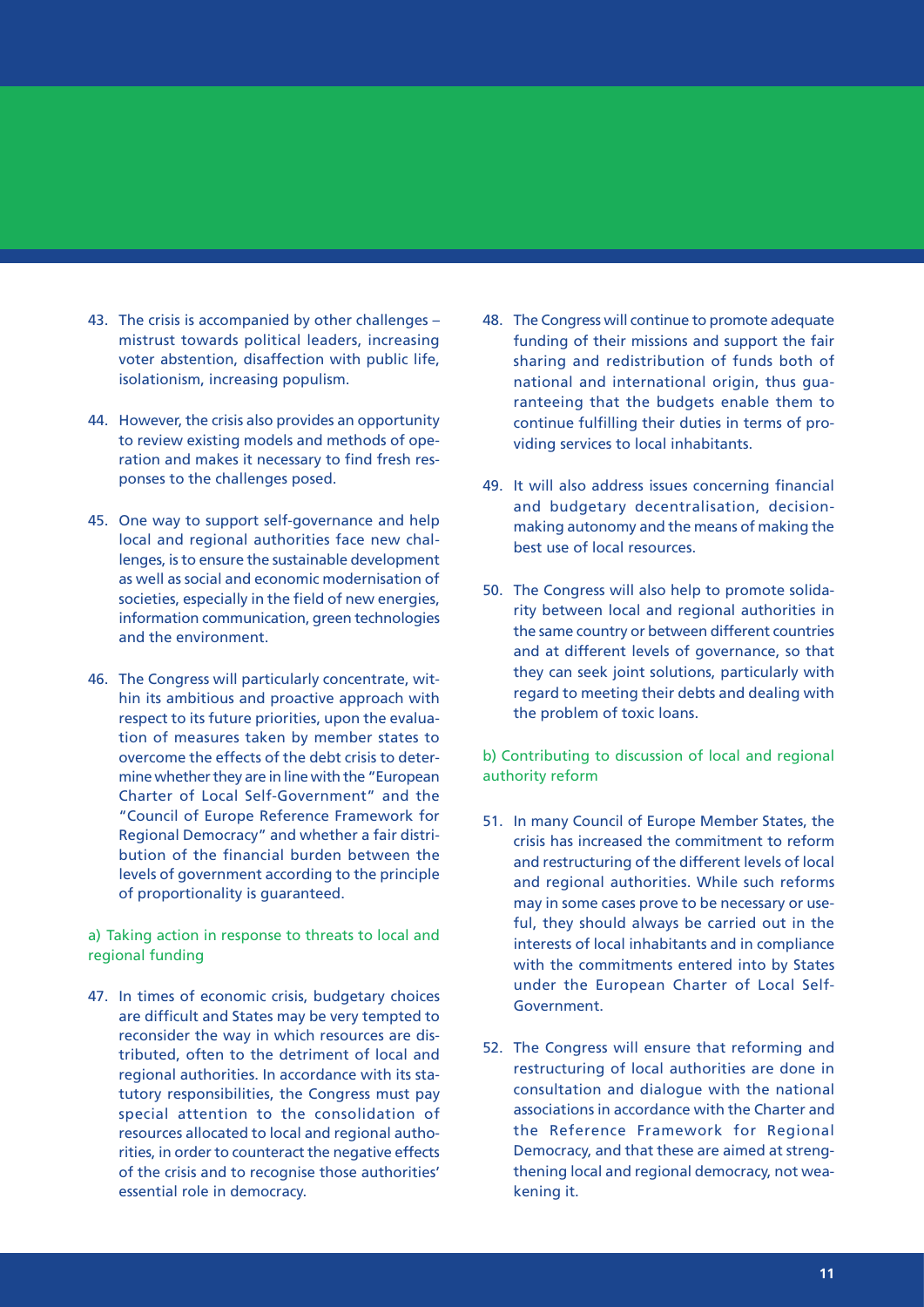- 53. The Congress will undertake to reflect on the role of intermediate local authorities, the evolution of regionalisation and the reform of different levels of local and regional governance.
- c) Promoting good governance
- 54. In response to the multiple challenges of economic and financial crisis, the Congress supports all initiatives to promote good governance, which rely on a transparent management of public goods. It is in this spirit that it will continue to support the establishment of organs of administrative and financial control (such as mediators and Territorial Court of Auditors).
- 55. Examples of good practices of functioning and management of local and regional institutions that will have been identified will be shared with interested national, local and regional authorities.
- d) Fostering social inclusion
- 56. Local and regional authorities bear great responsibility for ensuring respect for their citizens' fundamental rights. Protection of this kind is particularly necessary for the most vulnerable groups, which require closer attention and greater efforts. It is especially important in a difficult economic situation, which involves severe financial restrictions and leads to community isolationism and rejection of others on the part of some citizens.
- 57. The financial and economic crisis may also increase rural exodus and step up problems linked to the uncontrolled development of cities. The Congress will support a balanced approach in the development of societies, while striving for a dynamism of rural regions on the one hand and creating the necessary conditions for social integration of new urban populations on the other.
- 58. Local and regional elected representatives' determination to develop or maintain good conditions for the integration of vulnerable groups, including Roma and Travellers, will have the Congress' backing and assistance too.
- 59. It is with this in mind that the Congress has launched a European Alliance of Cities and Regions for Roma Inclusion, the purpose of which is to form a framework for cooperation and exchanges to help cities and regions to strengthen their capacity in this area, implement effective integration policies and establish mutual understanding at the grassroots.
- 60. From 2013 to 2016, the Alliance will conduct a series of thematic and cross-sectoral activities supported by the Congress and its partners, including the Special Representative of the Council of Europe Secretary General on Roma issues, and designed to meet the priority needs of its members in the field. This activity will be followed up at political level by resolutions addressed to local and regional authorities and recommendations to national governments.
- 61. The Congress will also continue to actively contribute to Campaigns and actions of the Council of Europe, especially on sexual violence against children, trafficking in Human Beings as well as the integration of disabled people.

e) Strengthening elected representatives' commitment to ethical conduct and to combating corruption at local and regional level

62. One effect of the economic crisis has been to reveal and underline people's aspiration for greater transparency and integrity among political players and in the authorities which they run. It has therefore made it all the more necessary for local and regional representatives to act in accordance with ethical values and to combat corruption.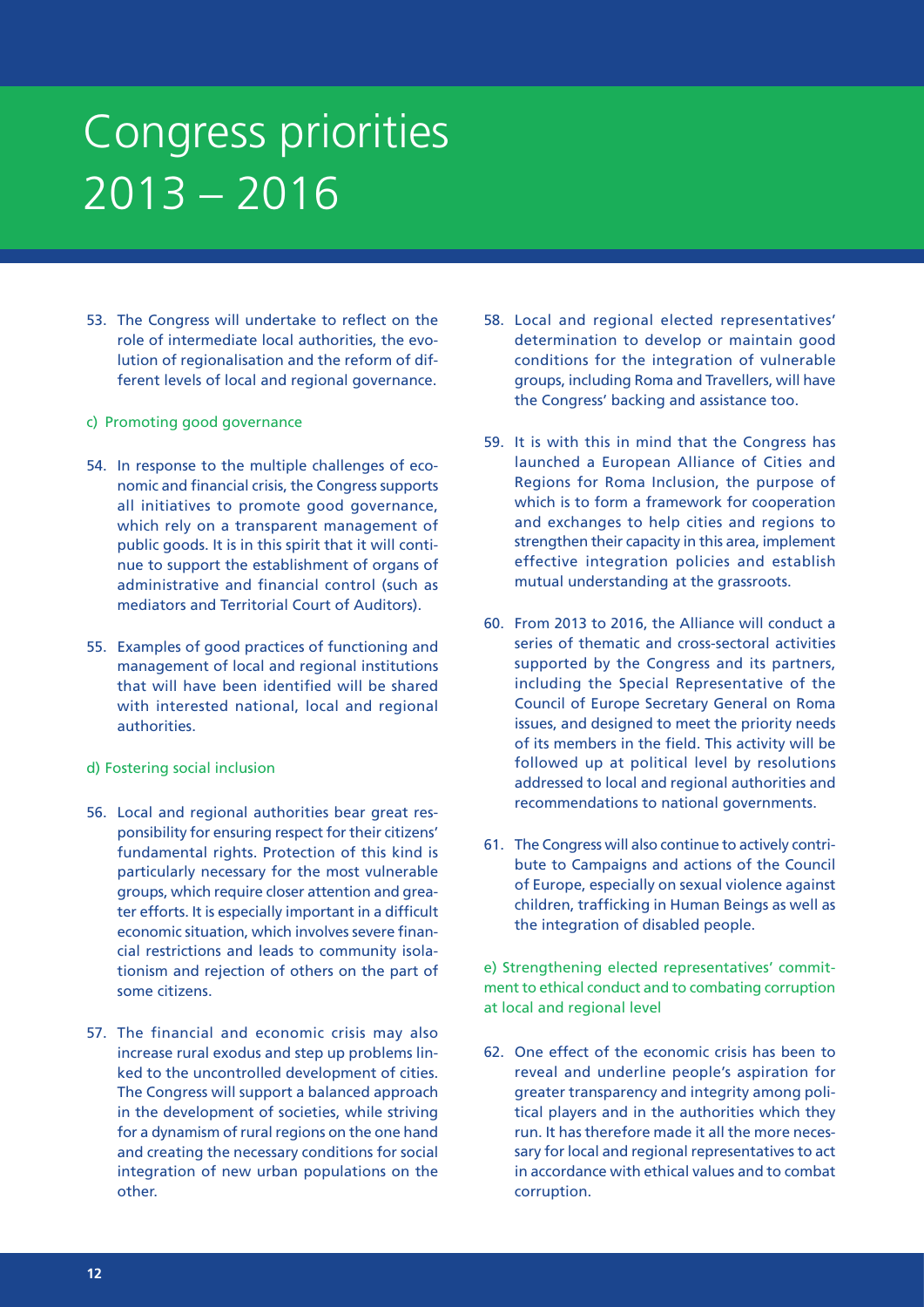- 63. The conference held by the Congress in Messina (Italy) in 2010 confirmed the risks facing local and regional authorities in performing their duties and underlined the importance of combating corruption at local level. After the conference, the Congress launched a series of activities and studies on this topic.
- 64. From 2013 to 2016, the Congress will move on to the operational phase of the activity on integrity and corruption at local and regional level which is to be carried out in conjunction with the Committee of the Regions.
- 65. The Congress will propose various measures at grassroots level, taking into consideration the results of the studies carried out, in particular a survey on good practices for fostering transparency at local and regional level.
- 66. In this activity, the Congress will adopt a crosssectoral approach and involve other international organisations such as the OECD and specialised bodies of the Council of Europe (Group of States against Corruption (GRECO)) and the European Commission (Anti-Fraud Office (OLAF)).

### **III. Developing co-operation and partnerships**

67. With its reform, the Congress decided to strengthen its partnerships and to establish new forms of cooperation and action directly related to its statutory competencies. Under these new, more targeted and more practical arrangements, the Congress will draw on its members and the potential for peer-to-peer work which they offer. It will seek to provide practical solutions to specific or cross-sectoral problems identified during its monitoring and election observation activities.

- 68. It will also take part in the programmes and action plans developed by the Council of Europe, by providing specific local and regional democracy activity input.
- 69. At the same time, it will focus on trans-frontier and inter-regional cooperation and assisting reforms in countries of the southern Mediterranean and the Eastern Partnership, under the Council of Europe policy towards neighbouring countries and access extra-budgetary funding for these activities.
- a) Targeted cooperation
- 70. Local and regional authorities have become major political stakeholders in shaping democratic political systems. Their elected officials must act as facilitators of democracy within their local areas and regions. The action of the Congress will therefore mainly concern the quality of local governance and the consolidation of reforms in this field, the improvement of the leadership capacities of local elected representatives and their ability to engage in constructive dialogue with both central government and local inhabitants.
- 71. The Congress will work in close cooperation with the different Council of Europe bodies, in the context of the programmes and action plans of the Organisation as a whole.
- 72. Its programmes will cover Member States such as Ukraine, Moldova and those from the South Caucasus and the Balkans.

b) Local and regional democracy in Europe's neighbouring countries

73. The Congress adopted, during its 23rd session, a Resolution and a Recommendation on the "the changes underway in the Arab countries - opportunities for local and regional democracy" as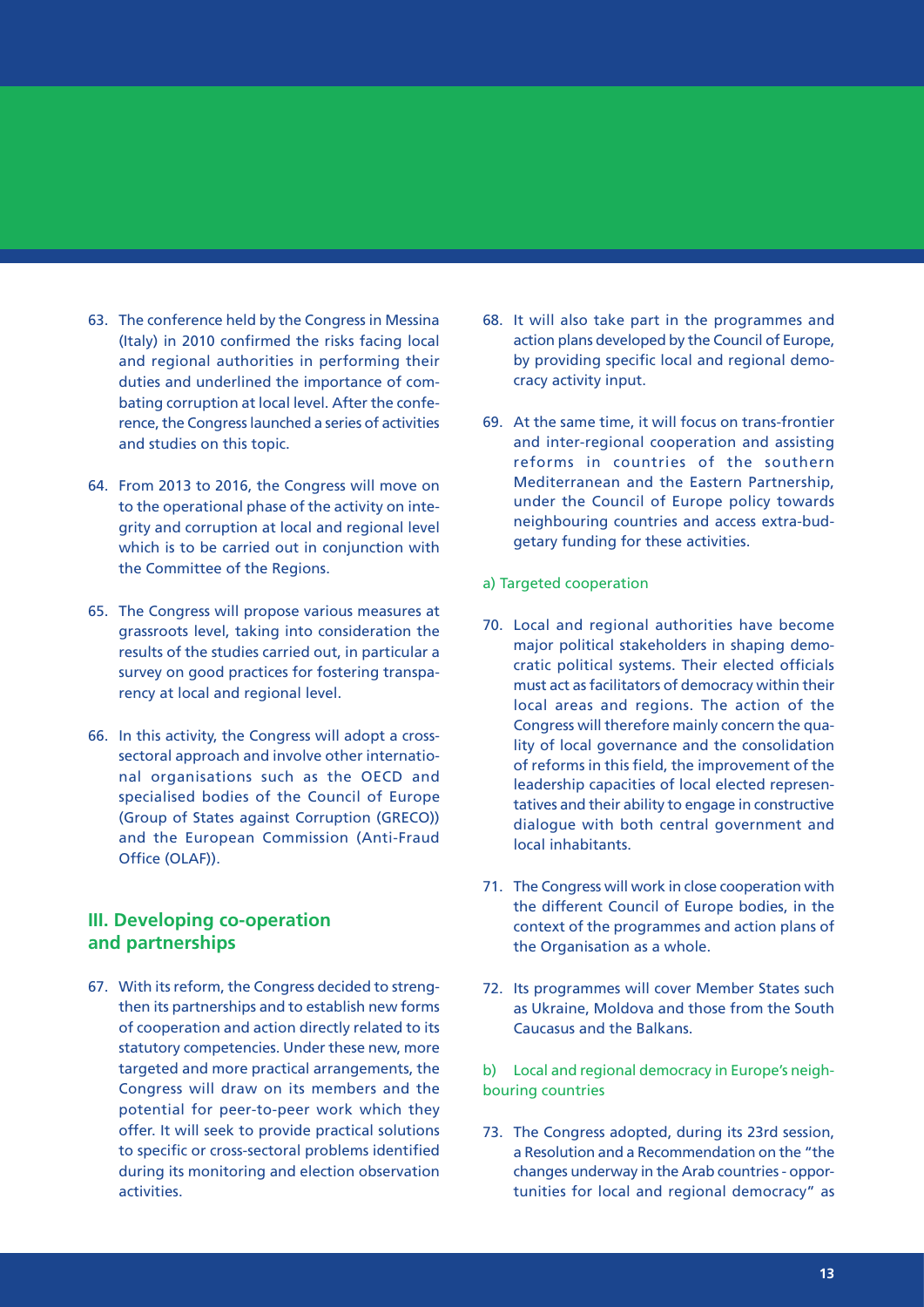well as a Resolution on "the Council of Europe new policy towards neighbouring regions: role of the Congress". These texts take a close look at the way in which the Congress can contribute to the development of local and regional democracy in countries of the Southern Mediterranean, in particular Morocco and Tunisia. The Congress thus decided to take the necessary administrative and regulatory steps which will allow it to adopt a special "Partner for local democracy status" that may be granted to elected representatives of local authorities in those neighbouring countries.

- 74. On the basis of these texts and in the light of the dialogue engaged with these countries, the Congress will propose activities aimed at promoting the principles enshrined in the European Charter of Local Self-Government and the Council of Europe Reference Framework for Regional Democracy. Extra-budgetary resources shall be made available for these activities.
- c) Inter-territorial cooperation
- 75. The Congress has many years' experience in the field of trans-frontier and inter-regional cooperation. The Seminar held in Innsbruck in May 2012 outlines the future framework of its activities on the subject.
- 76. In the follow up of the Seminar, the Governance Committee will prepare, in 2013, a report on trans-frontier cooperation, capacity building, knowledge sharing and networking, which will also establish the main thrusts of future activities.
- 77. The Congress will continue to promote the implementation of the 1980 European Outline Convention on Trans-frontier Cooperation between Territorial Communities or Authorities and its additional protocols, in particular Protocol No 3, which opens the way for transfrontier cooperation between EU and non-EU

local authorities. It will also continue its discussions in this area with the EU Committee of the Regions, with which it has established an active cooperation.

- 78. The Congress will continue to contribute to the development of various forms of inter-territorial cooperation.
- d) Cooperation with the European Union
- 79. The Council of Europe has, over the past few years, intensified its cooperation with the European Union, particularly through joint projects and programmes. The Congress is also contributing to this process by adding a dimension of local and regional democracy and governance.
- 80. It will continue to hold regular exchanges and to organise joint activities with the Committee of the Regions in the context of its Statutory Resolution, the Memorandum of Understanding signed between the Council of Europe and the European Union and the revised Cooperation agreement with the Committee of the Regions signed in 2009. The cooperation will be based on reciprocity and complementarity and will seek to optimize efforts, ensure efficiency and avoid duplications.
- 81. The two institutions will coordinate their respective positions and work on issues of common interest, with the main objective of improving local and regional democracy. They will, in particular, co-operate in the fields of local elections observation, law enforcement and counteracting corruption in local and regional administrations. The Congress will give visibility to its partnership with the Committee of the Regions and will seek to increase the impact of common actions.
- 82. The Congress will play an active role also within the Conference of the Regional and Local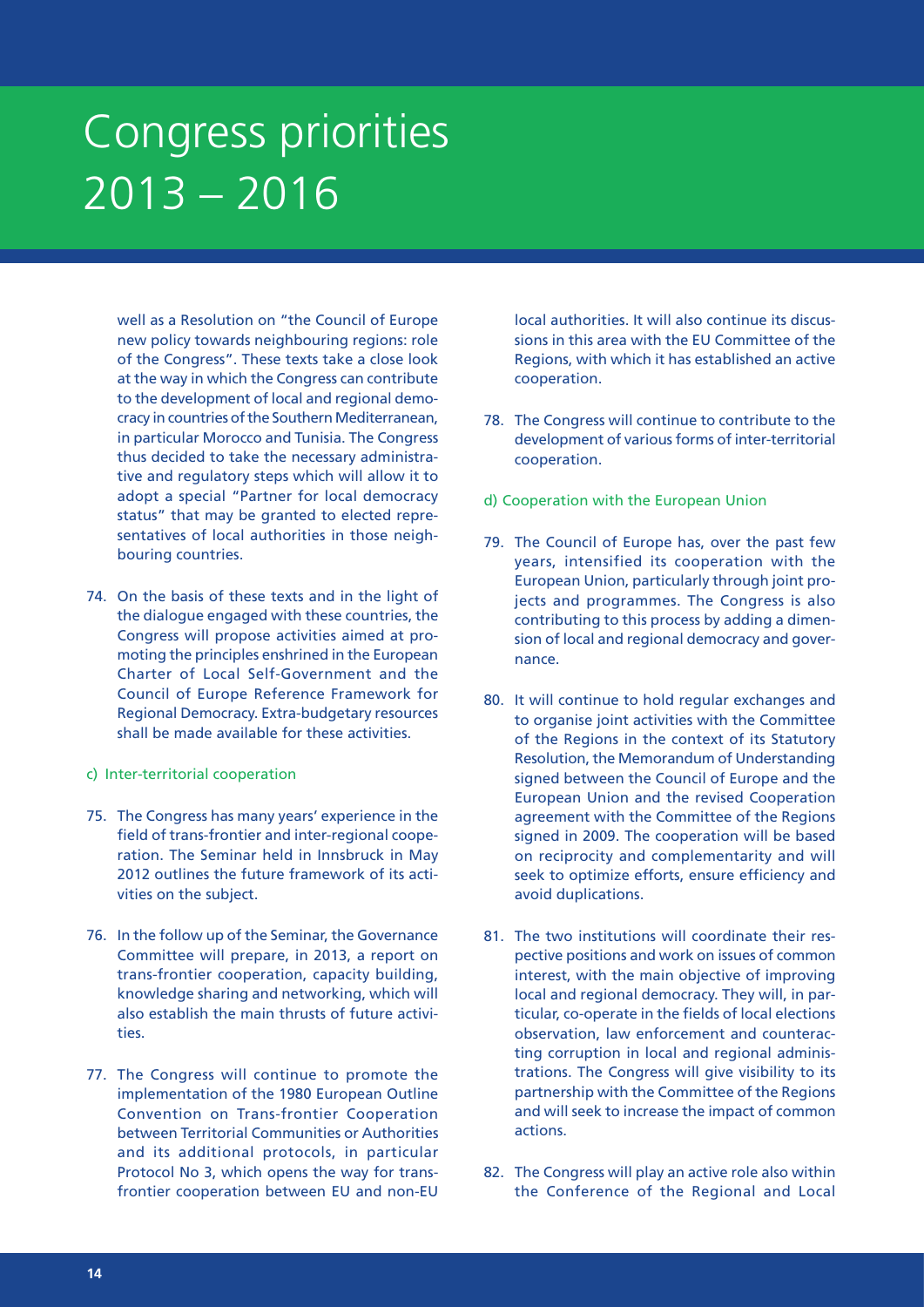Authorities for the Eastern Partnership (CORLEAP), in which the Congress holds observer status. On Euro-Mediterranean cooperation, the Congress will take part in the Euro-Mediterranean Regional and Local Assembly (ARLEM) organised by the Committee of the Regions.

83. Finally, building on the know-how of the Fundamental Rights Agency in the area of analyses, surveys and questionnaires, the Congress will carry forward its work on human rights indicators designed to help elected representatives who wish to conduct policies which genuinely respect human rights.  $\blacksquare$